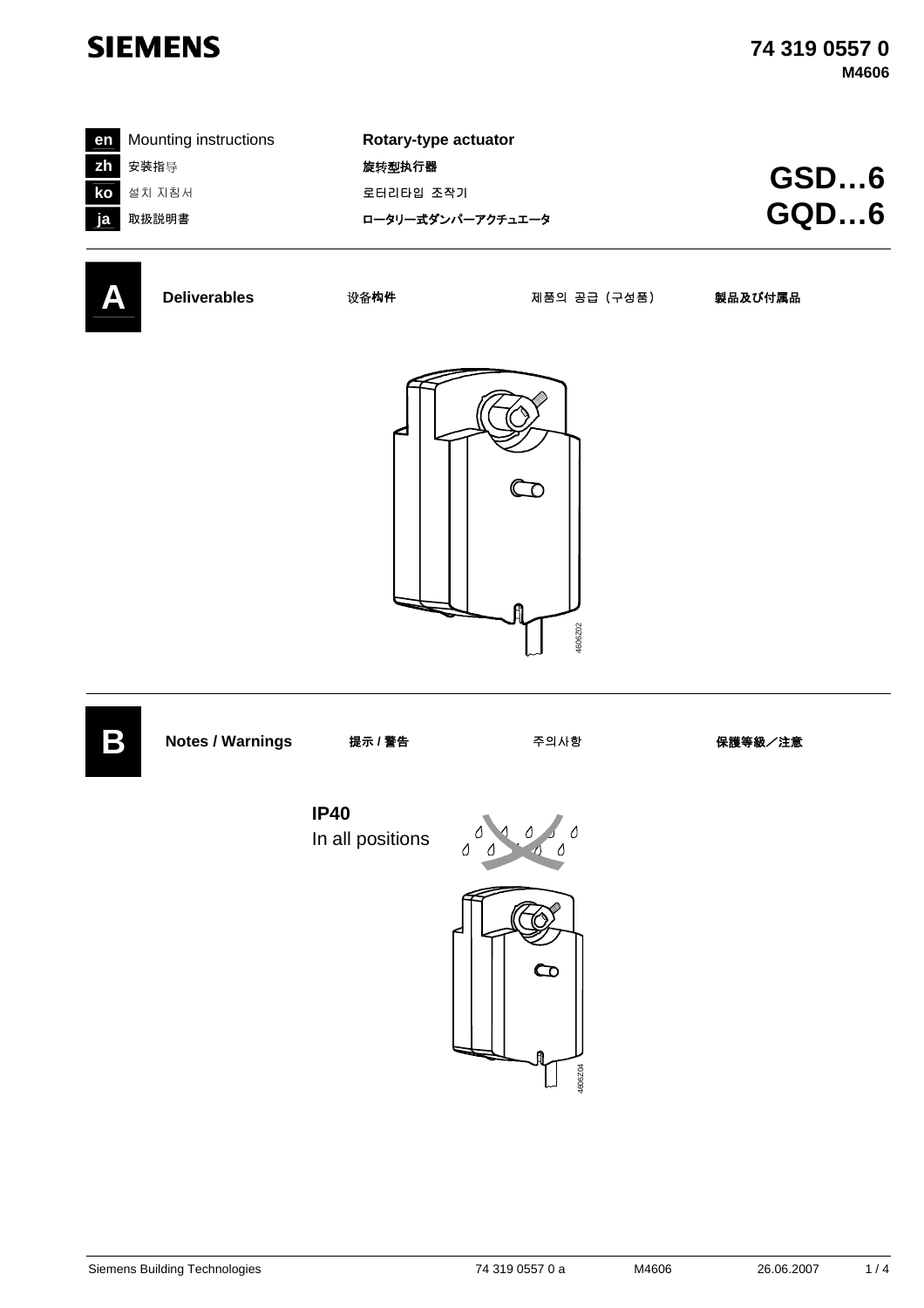

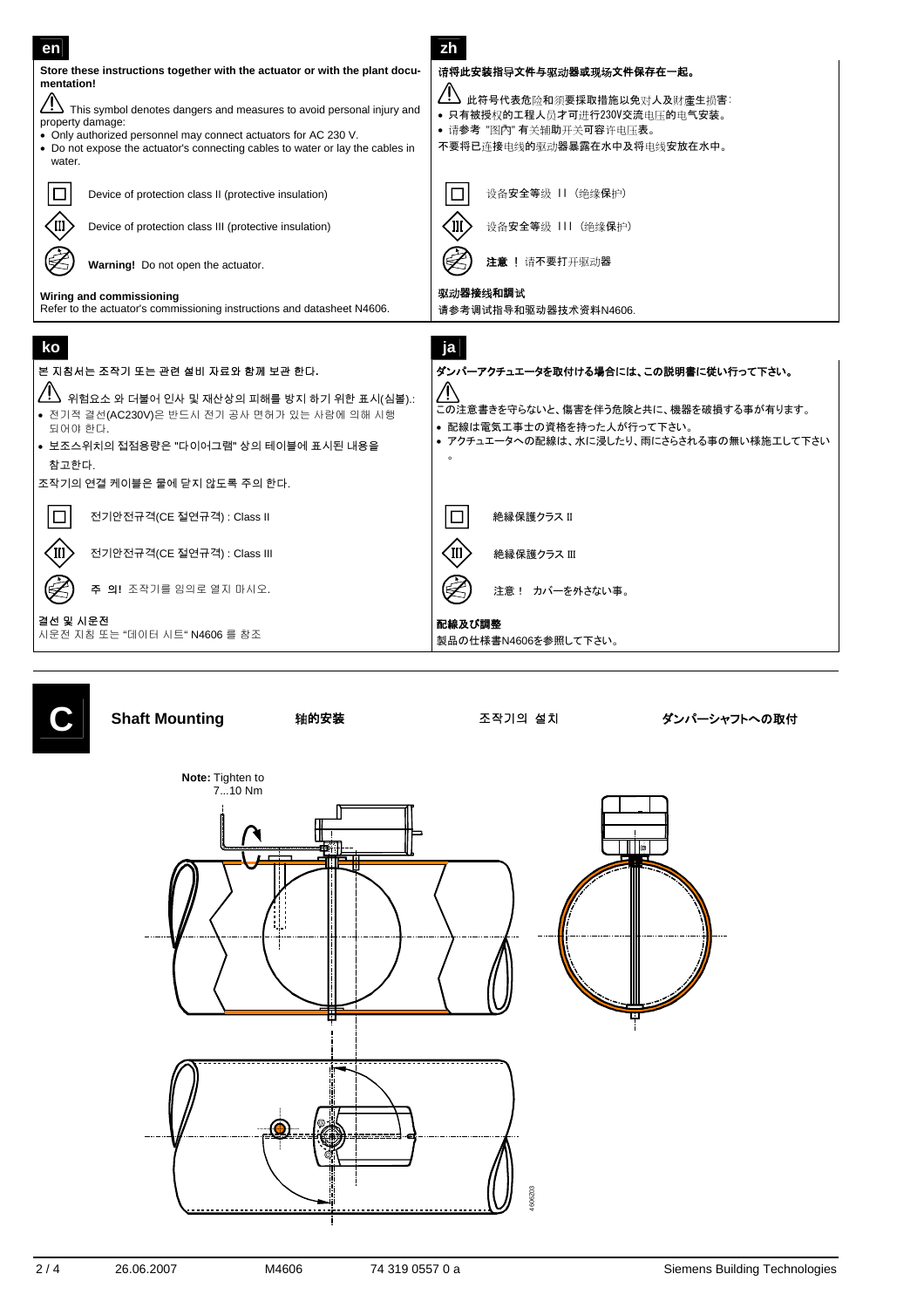



AC 0 V

AC/DC 0 V